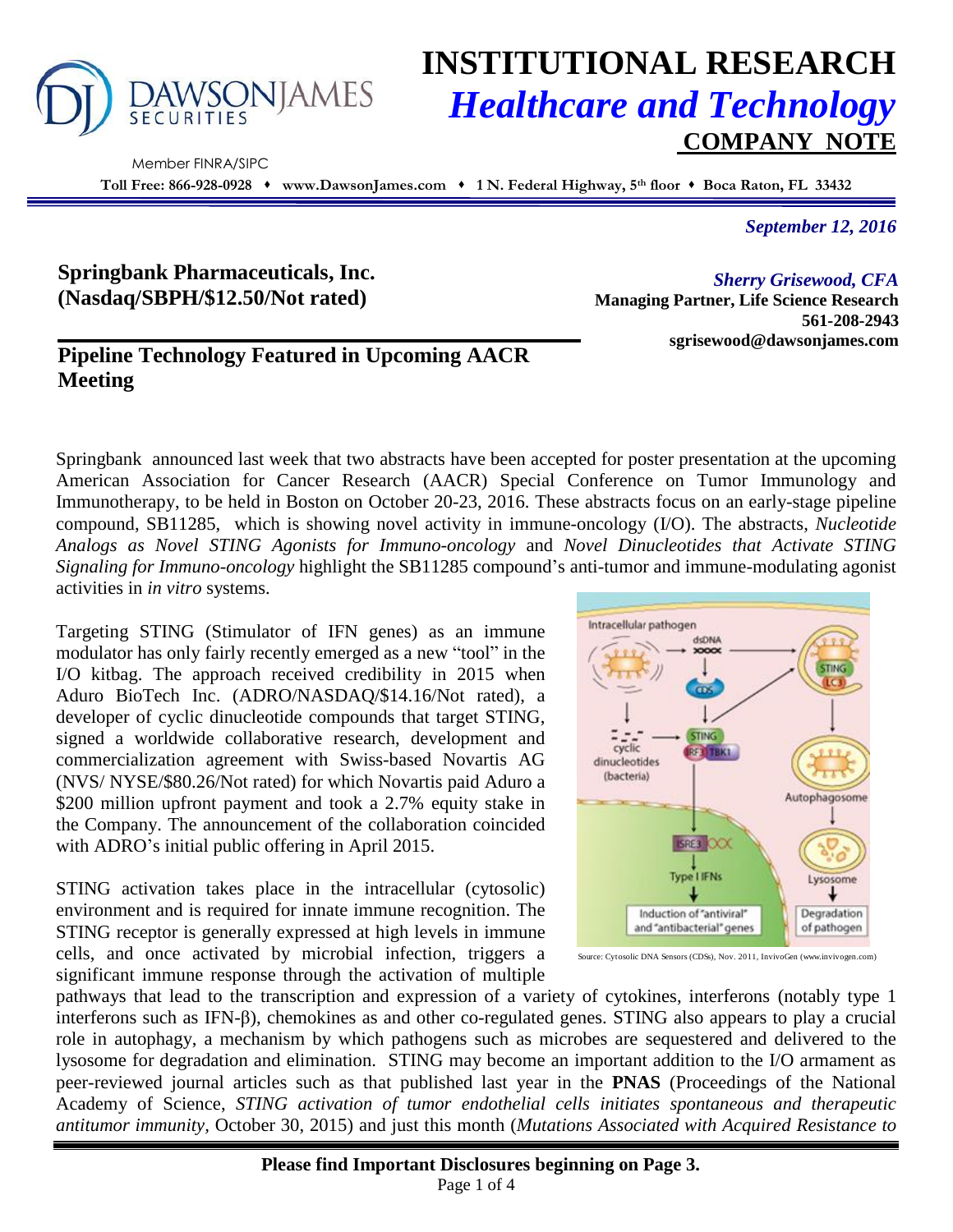*PD-1 Blockade in Melanoma*, September 1, 2016) in the **New England Journal of Medicine** suggest an association between acquired resistance to anti-PD-1 immunotherapy in melanoma patients with defects in the pathways involved with interferon-receptor (STING) signaling and in antigen presentation.

Springbank shares got a boost following the release of a William Blair & Co. research report in mid-August and then saw mild profit-taking going into the long Labor Day holiday. A Zacks Investment Service report released on September 6 th has since provided an additional bounce. We believe the stock needs to remain above \$12.50 over the next several sessions to maintain the uptrend. Springbank will be presenting at Rodman & Renshaw on Tuesday, September 13<sup>th</sup> at 11:40am. *SG*



Company Notes provide current information we believe might be noteworthy to investors regarding the subject companies. Company Notes are not intended to be complete research reports. More detailed information concerning the rated companies referenced in this Note, including the full reports, basis for price targets and other disclosures, may be found at: [http://dawsonjames.com/research\\_coverage.](http://dawsonjames.com/research_coverage)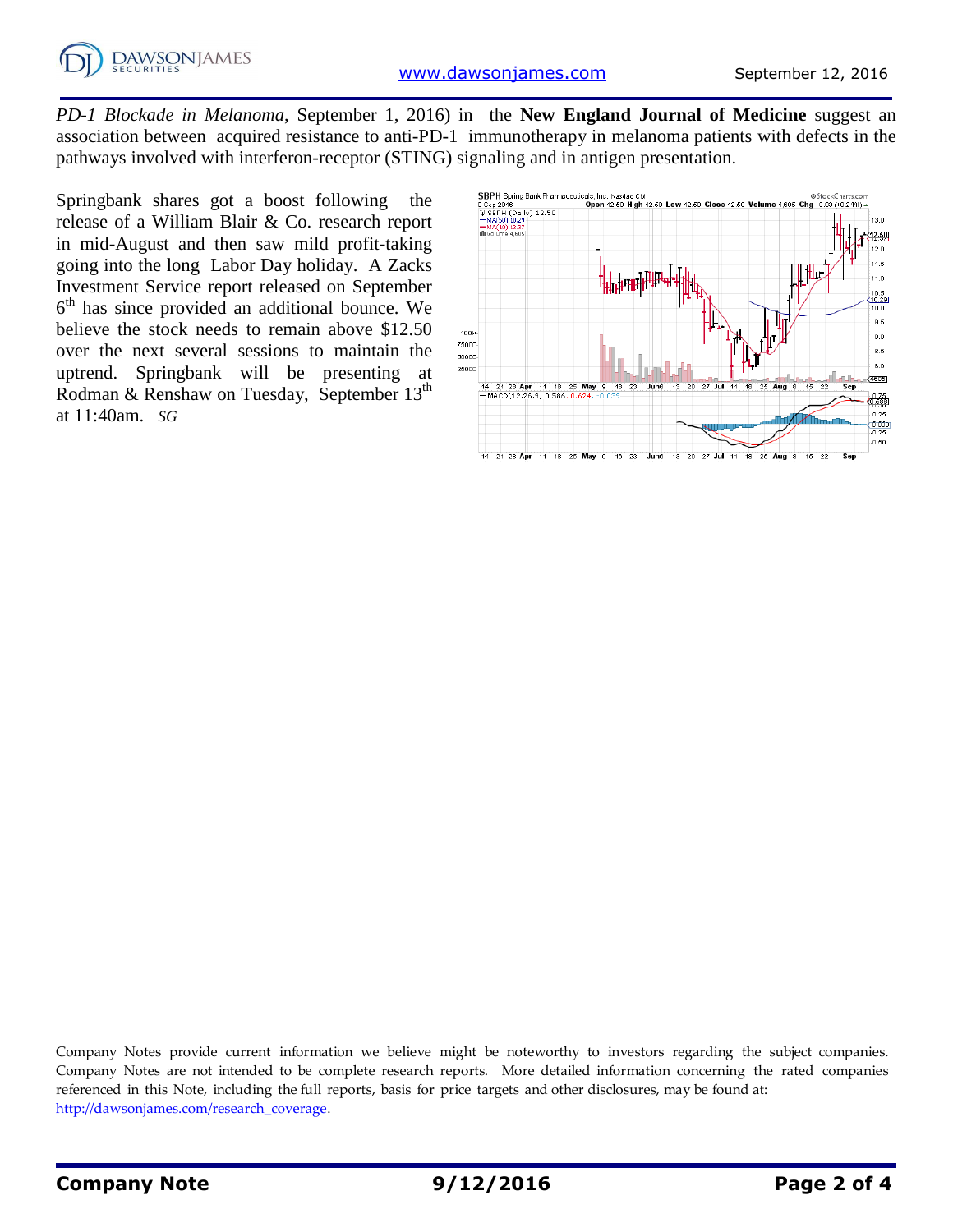

#### **Important Disclosures:**

Dawson James Securities, Inc. (the "Firm") is a member of the Financial Industry Regulatory Authority ("FINRA") and the Securities Investor Protection Corporation ("SIPC").

The Firm does not make a market in the securities of the subject companies. The Firm has engaged in investment banking relationships with SBPH in the prior 12 months, as a manager or co-manager of a public offering and has received compensation resulting from those relationships. The Firm may seek compensation for investment banking services in the future from each of the subject companies. The Firm may have received other compensation from the subject companies in the last 12 months for services unrelated to investment banking.

Neither the research analyst(s) whose name appears on this report nor any member of his (their) household is an officer, director or advisory board member of these companies. The Firm and/or its directors and employees may own securities of the company(s) in this report and may increase or decrease holdings in the future. As of August 31, 2016, the Firm as a whole did not beneficially own 1% or more of any class of common equity securities of any of the subject company (s) of this report. The Firm, its officers, directors, analysts or employees may effect transactions in and have long or short positions in the securities (or options or warrants related to those securities) of the companies subject to this report. The Firm may effect transactions as principal or agent in those securities.

Analysts receive no direct compensation in connection with the Firm's investment banking business. All Firm employees, including the analyst(s) responsible for preparing this report, may be eligible to receive non-product or service specific monetary bonus compensation that is based upon various factors, including total revenues of the Firm and its affiliates as well as a portion of the proceeds from a broad pool of investment vehicles consisting of components of the compensation generated by investment banking activities, including but not limited to shares of stock and/or warrants, which may or may not include the securities referenced in this report.

Although the statements in this report have been obtained from and are based upon recognized statistical services, issuer reports or communications, or other sources that the Firm believes to be reliable, we cannot guarantee their accuracy. All opinions and estimates included in this report constitute the analyst's judgment as of the date of this report and are subject to change without notice.

The securities of the company discussed in this report may be unsuitable for investors depending on their specific investment objectives and financial position. This report is offered for informational purposes only, and does not constitute an offer or solicitation to buy or sell any securities discussed herein in any jurisdiction where such would be prohibited. Additional information is available upon request.

#### **Ratings Definitions:**

- 1) **Buy**: the analyst believes the price of the stock will appreciate and produce a total return of at least 20% over the next 12-18 months;
- 2) **Neutra**l: the analyst believes the price of the stock is fairly valued for the next 12-18 months;
- 3) **Sel**l: the analyst believes the price of the stock will decline by at least 20% over the next 12-18 months and should be sold.

The following chart reflects the range of current research report ratings for all companies followed by the analysts of the Firm. The chart also reflects the research report ratings relating to those companies for which the Firm has performed investment banking services.